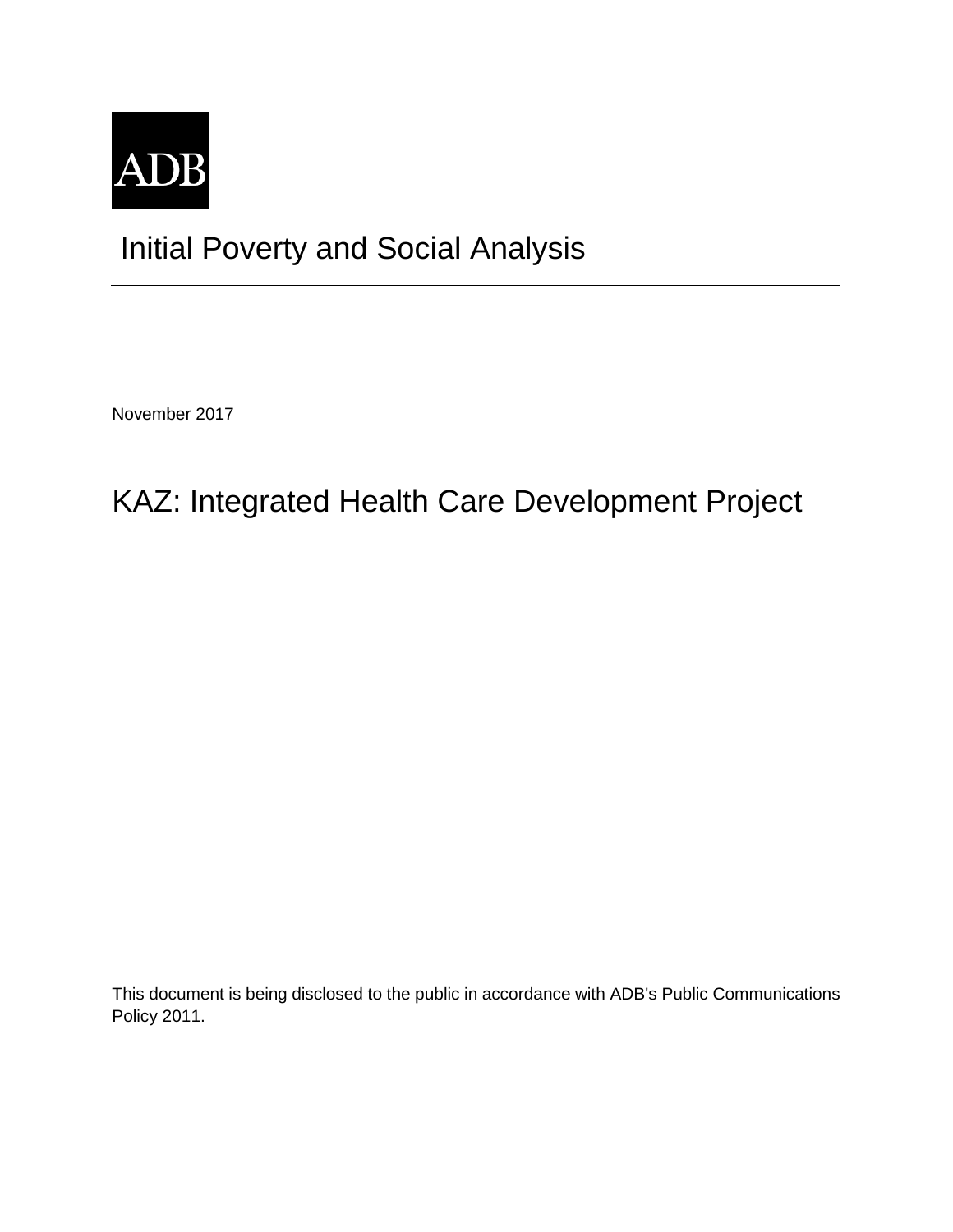#### **CURRENCY EQUIVALENTS**

(as of 24 November 2017)

| Currency unit       | -   | tenge (KZT) |
|---------------------|-----|-------------|
| KZT <sub>1.00</sub> | $=$ | \$0.0030    |
| \$1.00              | $=$ | KZT330.05   |

#### **ABBREVIATIONS**

| ADB  | - | Asian Development Bank       |
|------|---|------------------------------|
| CPS. | - | country partnership strategy |

#### **NOTE**

In this report, "\$" refers to US dollars.

| <b>Vice-President</b><br><b>Director General</b><br><b>Director</b> | Wencai Zhang, Operations 1<br>Sean O'Sullivan, Central West Regional Department (CWRD)<br>Rie Hiraoka, Social Sector Division, CWRD                                                                                                                                                                                                                                                                                                                                                                                     |
|---------------------------------------------------------------------|-------------------------------------------------------------------------------------------------------------------------------------------------------------------------------------------------------------------------------------------------------------------------------------------------------------------------------------------------------------------------------------------------------------------------------------------------------------------------------------------------------------------------|
| <b>Team leaders</b>                                                 | Megan Counahan, Health Specialist, CWRD<br>Priyanka Sood, Senior Financial Sector Specialist, CWRD                                                                                                                                                                                                                                                                                                                                                                                                                      |
| <b>Team members</b>                                                 | Kenzekhan Abuov, Project Officer, CWRD<br>Madeline Dizon, Associate Project Analyst, CWRD<br>Eiko Izawa, Unit Head, Project Administration, CWRD<br>Anouj Mehta, Principal Financial Management Specialist,<br>Operations Services and Financial Management Department<br>Wendy Montealto, Operations Assistant, CWRD<br>Olga Kim-Mukhambetova, Operations Assistant, CWRD<br>Susann Roth, Senior Social Development Specialist (Social<br>Protection), Sustainable Development and Climate Change<br>Department (SDCC) |
| <b>Peer reviewers</b>                                               | Eduardo Banzon, Principal Health Specialist, SDCC<br>Trevor Lewis, Principal Public-Private Partnership Specialist,<br>South Asia Operations Department                                                                                                                                                                                                                                                                                                                                                                 |

In preparing any country program or strategy, financing any project, or by making any designation of or reference to a particular territory or geographic area in this document, the Asian Development Bank does not intend to make any judgments as to the legal or other status of any territory or area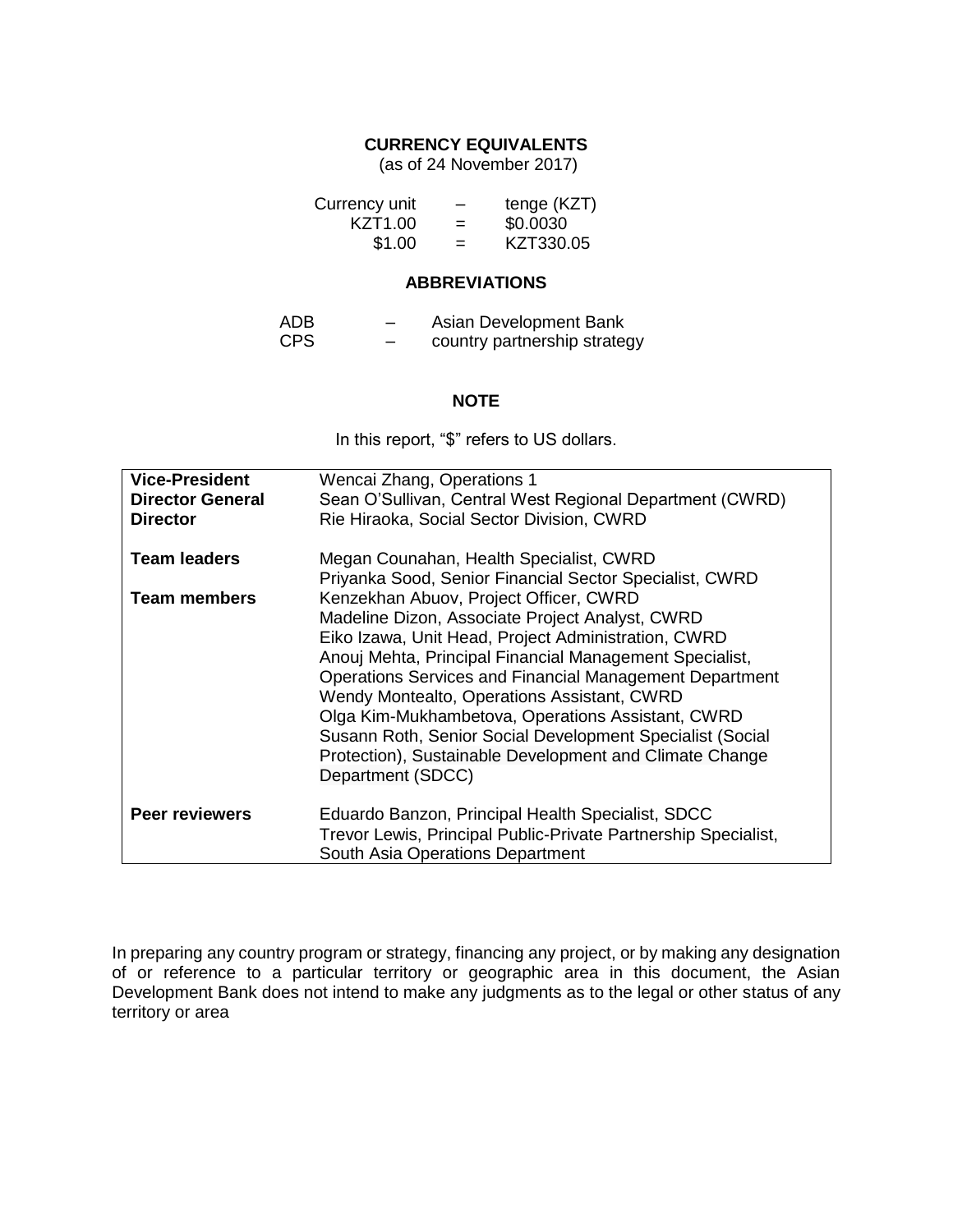### **INITIAL POVERTY AND SOCIAL ANALYSIS**

| Country:                                                                                                                                                                                                                                                                                                                                                                                                                                                                                                                                                                                                                                                                                                                                                                                                                                                                                                                                                                                                                                                                                                                                            | Kazakhstan                                  | Project Title:           | Integrated Health Care Development                                                                                                                                                                                                                                                                                                                                                                                                                                                                                                                                                                                                                                                                                                                                                                                                                    |  |
|-----------------------------------------------------------------------------------------------------------------------------------------------------------------------------------------------------------------------------------------------------------------------------------------------------------------------------------------------------------------------------------------------------------------------------------------------------------------------------------------------------------------------------------------------------------------------------------------------------------------------------------------------------------------------------------------------------------------------------------------------------------------------------------------------------------------------------------------------------------------------------------------------------------------------------------------------------------------------------------------------------------------------------------------------------------------------------------------------------------------------------------------------------|---------------------------------------------|--------------------------|-------------------------------------------------------------------------------------------------------------------------------------------------------------------------------------------------------------------------------------------------------------------------------------------------------------------------------------------------------------------------------------------------------------------------------------------------------------------------------------------------------------------------------------------------------------------------------------------------------------------------------------------------------------------------------------------------------------------------------------------------------------------------------------------------------------------------------------------------------|--|
| Lending/Financing<br>Modality:                                                                                                                                                                                                                                                                                                                                                                                                                                                                                                                                                                                                                                                                                                                                                                                                                                                                                                                                                                                                                                                                                                                      | Project Loan                                | Department/<br>Division: | Central and West Asia Department/ Social<br>Sector Division                                                                                                                                                                                                                                                                                                                                                                                                                                                                                                                                                                                                                                                                                                                                                                                           |  |
|                                                                                                                                                                                                                                                                                                                                                                                                                                                                                                                                                                                                                                                                                                                                                                                                                                                                                                                                                                                                                                                                                                                                                     | POVERTY IMPACT AND SOCIAL DIMENSIONS<br>L   |                          |                                                                                                                                                                                                                                                                                                                                                                                                                                                                                                                                                                                                                                                                                                                                                                                                                                                       |  |
|                                                                                                                                                                                                                                                                                                                                                                                                                                                                                                                                                                                                                                                                                                                                                                                                                                                                                                                                                                                                                                                                                                                                                     |                                             |                          |                                                                                                                                                                                                                                                                                                                                                                                                                                                                                                                                                                                                                                                                                                                                                                                                                                                       |  |
| A. Links to the National Poverty Reduction Strategy and Country Partnership Strategy<br>The ADB's CPS 2017-2021 and country operations business plan for Kazakhstan aims to support economically<br>diversified, socially inclusive, and environmentally sustainable growth. While focusing on infrastructure development<br>and institutional reforms, the CPS is demand driven and selective, yet adaptive to evolving circumstances. It is also<br>consistent with the priorities set out in ADB's Midterm Review of Strategy 2020, and aligned with the government's<br>Nurly Zhol state program for infrastructure development, 2015-2019; the third modernization of Kazakhstan; and<br>the state programs on housing, agriculture, and health sector development. <sup>a</sup><br>The 2018-2020 lending program will promote strategic agendas of the CPS and will focus on improving primary<br>healthcare services and other sectors. All projects of the 2018–2020 lending program will contribute to financing<br>Kazakhstan infrastructure investment needs, promoting structural reforms, and supporting private sector<br>development |                                             |                          |                                                                                                                                                                                                                                                                                                                                                                                                                                                                                                                                                                                                                                                                                                                                                                                                                                                       |  |
|                                                                                                                                                                                                                                                                                                                                                                                                                                                                                                                                                                                                                                                                                                                                                                                                                                                                                                                                                                                                                                                                                                                                                     |                                             |                          | The Government of Kazakhstan recognizes the important role health plays in promoting economic and social<br>inclusion of the poor and vulnerable groups in the country's development. The current Healthcare Development<br>Program for 2016-2019 ('Densaulyk') focuses on developing a mandatory social health insurance scheme and<br>integrating and modernizing health services. It prioritizes the development of PHC, which will become central to the<br>system, and enhancing the quality and financial sustainability of health service delivery. Like the country's previous<br>health strategy, it actively explores private sector participation including public-private partnerships, and increasing<br>the use of innovation and modern technologies to more effectively develop and deliver health services. b                        |  |
| <b>Poverty Targeting:</b><br>В.<br>$etc.$ )                                                                                                                                                                                                                                                                                                                                                                                                                                                                                                                                                                                                                                                                                                                                                                                                                                                                                                                                                                                                                                                                                                         |                                             |                          | □General intervention □Individual or household (TI-H) □Geographic (TI-G) ⊠Non-income MDGs (TI-M1, M2,                                                                                                                                                                                                                                                                                                                                                                                                                                                                                                                                                                                                                                                                                                                                                 |  |
| and uplift economic growth.                                                                                                                                                                                                                                                                                                                                                                                                                                                                                                                                                                                                                                                                                                                                                                                                                                                                                                                                                                                                                                                                                                                         |                                             |                          | The country's strong economic growth between 2010 and 2013 reduced poverty to 2.8% in 2014 and the<br>unemployment rate to 4.9%, before deteriorating slightly in 2015 because of the economic slowdown (with<br>unemployment rising to 5% in December). <sup>c</sup> However, spatial disparities persist (rural poverty was 4.7% against 1.4%<br>in urban areas) and the current macroeconomic instability could add to poverty. Health system reforms have led to<br>significant changes in health service provision but the results were varied. While some health indices improved (e.g.,<br>reduced maternal and infant mortality), but they have not improved at the same rate as the country's economic<br>growth. <sup>d</sup> Improvements in health have a multiplicative effect in reducing poverty, improving learning and productivity, |  |
| C. Poverty and Social Analysis                                                                                                                                                                                                                                                                                                                                                                                                                                                                                                                                                                                                                                                                                                                                                                                                                                                                                                                                                                                                                                                                                                                      | to increase efficiency and quality of care. |                          | 1. Key issues and potential beneficiaries. Kazakhstan faces complex public health challenges, including<br>escalating health-care costs, and a changing disease profile. The government recognizes inclusive growth,<br>sustainable economic development and national and regional health aims are important policy objectives but they<br>cannot be achieved without a healthy population. Effectively addressing these priorities is not possible without<br>strengthening the health system and creating reliable PHC services across the country. The government have<br>identified the need for further reforms and improvement, including the need for more comprehensive services, and<br>2. Impact channels and expected systemic changes. The major barriers to accessing affordable quality health                                          |  |
| Astana.                                                                                                                                                                                                                                                                                                                                                                                                                                                                                                                                                                                                                                                                                                                                                                                                                                                                                                                                                                                                                                                                                                                                             |                                             |                          | care (especially for vulnerable population segments such as rural women and men, low-income households and<br>those headed by a single person, and mothers with young children) are long distances to available health care, out-<br>of-pocket expenditures, and lack of quality services. By strengthening health service delivery, the project provides<br>an opportunity to overcome these barriers and address some of the key health indices. The project will contribute to<br>a more equitable distribution of the health workforce, reduce the irrational use of drugs via better diagnosis, reduce<br>inappropriate hospital admissions, and increase the availability and the quality of health services in the Almaty and<br>3. Focus of (and resources allocated in) the transaction TA or due diligence. The transaction technical       |  |
| assistance (TA) will (i) review the government policies and strategies for poverty reduction and gender development,<br>(ii) conduct the poverty (impact) and social analysis of the project in accordance with ADB requirements, and (iii)<br>prepare the Summary Poverty Reduction and Social Strategy in accordance with ADB policies.                                                                                                                                                                                                                                                                                                                                                                                                                                                                                                                                                                                                                                                                                                                                                                                                           |                                             |                          |                                                                                                                                                                                                                                                                                                                                                                                                                                                                                                                                                                                                                                                                                                                                                                                                                                                       |  |
| <b>GENDER AND DEVELOPMENT</b><br>Ш.                                                                                                                                                                                                                                                                                                                                                                                                                                                                                                                                                                                                                                                                                                                                                                                                                                                                                                                                                                                                                                                                                                                 |                                             |                          |                                                                                                                                                                                                                                                                                                                                                                                                                                                                                                                                                                                                                                                                                                                                                                                                                                                       |  |
|                                                                                                                                                                                                                                                                                                                                                                                                                                                                                                                                                                                                                                                                                                                                                                                                                                                                                                                                                                                                                                                                                                                                                     |                                             |                          | 1. What are the key gender issues in the sector and/or subsector that are likely to be relevant to this project or<br>program? Gender is a significant variable for understanding the impact of disease and ill health. Women and girls<br>have specific health needs compared with men and boys particularly in the context of reproductive, maternal, and                                                                                                                                                                                                                                                                                                                                                                                                                                                                                           |  |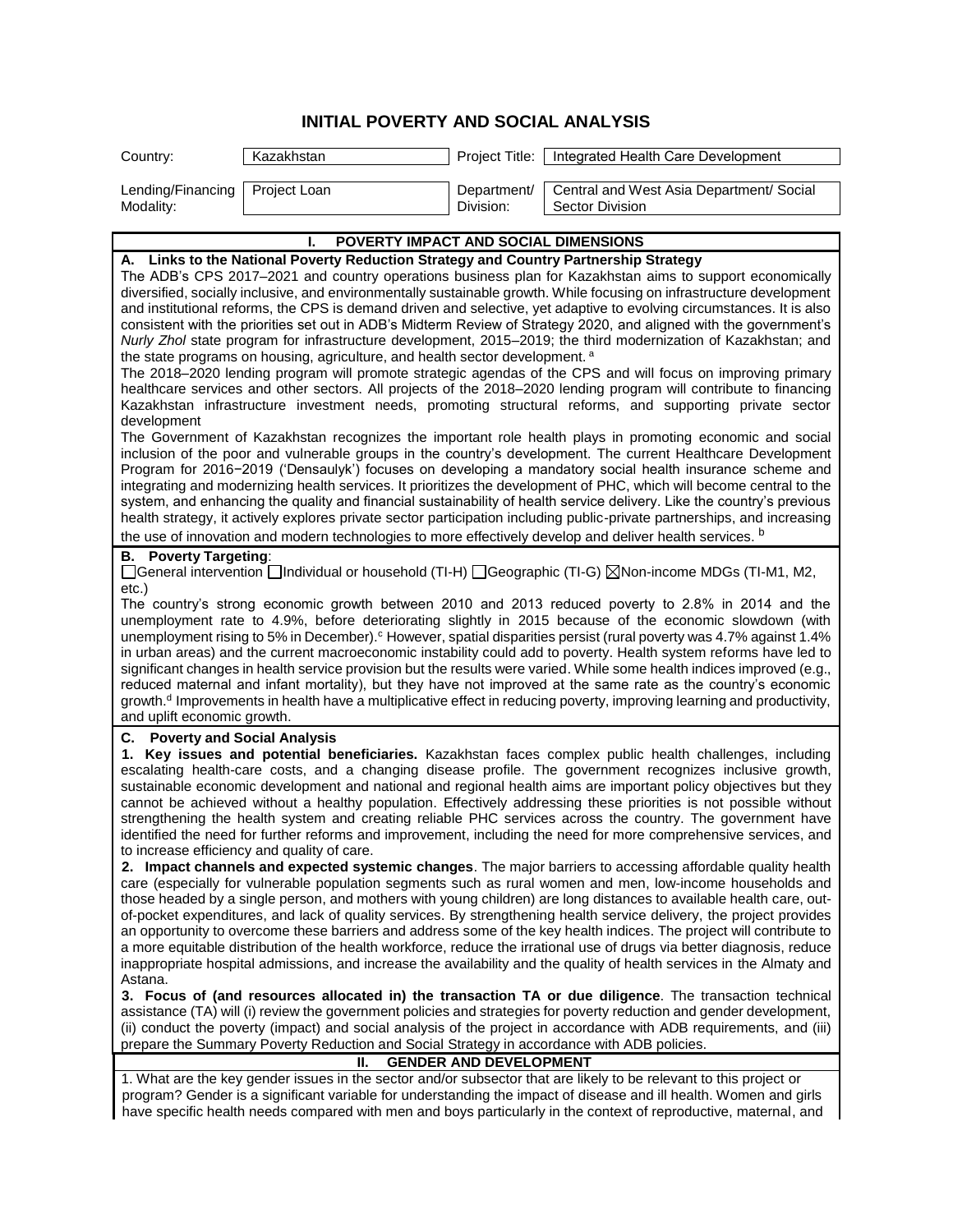| neonatal health. Men and women may also have different vulnerability to diseases and may have different levels<br>of access to, or understanding of, information about disease prevention and treatment.<br>To ensure the effectiveness of gender mainstreaming and gender-related outcomes of the project, the transaction<br>TA will discuss with stakeholders and prepare project GAP, key features of which are mirrored in the project<br>design and monitoring framework, loan assurances, and project administration manual. The GAP will be aligned<br>with national and health sector gender equality commitments in Kazakhstan.<br>2. Does the proposed project or program have the potential to contribute to the promotion of gender equity and/or<br>empowerment of women by providing women's access to and use of opportunities, services, resources, assets,<br>and participation in decision making?<br>$\boxtimes$ Yes $\Box$ No<br>The project has significant scope to address gender, inclusion, and social protection by improving access to health<br>services. A GAP will be prepared during transaction TA.<br>3. Could the proposed project have an adverse impact on women and/or girls or widen gender inequality?<br>Yes $\boxtimes$ No<br>4. Indicate the intended gender mainstreaming category: |  |  |  |
|---------------------------------------------------------------------------------------------------------------------------------------------------------------------------------------------------------------------------------------------------------------------------------------------------------------------------------------------------------------------------------------------------------------------------------------------------------------------------------------------------------------------------------------------------------------------------------------------------------------------------------------------------------------------------------------------------------------------------------------------------------------------------------------------------------------------------------------------------------------------------------------------------------------------------------------------------------------------------------------------------------------------------------------------------------------------------------------------------------------------------------------------------------------------------------------------------------------------------------------------------------------------------------------------------------------------------------|--|--|--|
| $\boxtimes$ GEN (gender equity)<br>EGM (effective gender mainstreaming)<br>SGE (some gender elements)<br>NGE (no gender elements)                                                                                                                                                                                                                                                                                                                                                                                                                                                                                                                                                                                                                                                                                                                                                                                                                                                                                                                                                                                                                                                                                                                                                                                               |  |  |  |
| <b>PARTICIPATION AND EMPOWERMENT</b><br>Ш.                                                                                                                                                                                                                                                                                                                                                                                                                                                                                                                                                                                                                                                                                                                                                                                                                                                                                                                                                                                                                                                                                                                                                                                                                                                                                      |  |  |  |
| 1. Who are the main stakeholders of the project, including beneficiaries and negatively affected people? Identify<br>how they will participate in the project design. The Project will potentially impact all the population in Astana and<br>Almaty. During project preparation, consultation and participation will include: (i) group discussions with (potential)<br>beneficiaries, health workers, and community-based organizations; (ii) consultation of health staff, regional and<br>district health managers, sub-national level government, central ministries, and partners; and (iii) where<br>appropriate workshop with ministries, partners, and nongovernment organizations.                                                                                                                                                                                                                                                                                                                                                                                                                                                                                                                                                                                                                                    |  |  |  |
| 2. How can the project contribute (in a systemic way) to engaging and empowering stakeholders and<br>beneficiaries, particularly, the poor, vulnerable, and excluded groups? What issues in the project design require<br>participation of the poor and excluded? The transaction TA will review, through a participatory process, the risk<br>factors and the specific vulnerability of the poor, migrant, and mobile populations. Based on this analysis, the<br>project design will include features to address the specific needs and characteristics of these groups.                                                                                                                                                                                                                                                                                                                                                                                                                                                                                                                                                                                                                                                                                                                                                      |  |  |  |
| 3. What are the key, active, and relevant CSOs in the project area? What is the level of civil society organization<br>participation in the project design?<br>$\boxtimes$ Information generation and sharing (H) $\boxtimes$ Consultation (M)<br>$\boxtimes$ Collaboration (M) $\boxtimes$ Partnership (L)                                                                                                                                                                                                                                                                                                                                                                                                                                                                                                                                                                                                                                                                                                                                                                                                                                                                                                                                                                                                                     |  |  |  |
| 4. Are there issues during project design for which participation of the poor and excluded is important? What are<br>they and how should they be addressed? $\Box$ Yes<br>$\boxtimes$ No                                                                                                                                                                                                                                                                                                                                                                                                                                                                                                                                                                                                                                                                                                                                                                                                                                                                                                                                                                                                                                                                                                                                        |  |  |  |
| IV.<br><b>SOCIAL SAFEGUARDS</b>                                                                                                                                                                                                                                                                                                                                                                                                                                                                                                                                                                                                                                                                                                                                                                                                                                                                                                                                                                                                                                                                                                                                                                                                                                                                                                 |  |  |  |
| A. Involuntary Resettlement Category $\Box$ A $\boxtimes$ B<br>$\Box$ C<br>- I FI                                                                                                                                                                                                                                                                                                                                                                                                                                                                                                                                                                                                                                                                                                                                                                                                                                                                                                                                                                                                                                                                                                                                                                                                                                               |  |  |  |
| 1. Does the project have the potential to involve involuntary land acquisition resulting in physical and economic<br>displacement? $\boxtimes$ Yes<br>$\Box$ No                                                                                                                                                                                                                                                                                                                                                                                                                                                                                                                                                                                                                                                                                                                                                                                                                                                                                                                                                                                                                                                                                                                                                                 |  |  |  |
| The project will involve some health facility construction, which may create a need for land acquisition. However,<br>all efforts will be made to use land owned and occupied by the Government of Kazakhstan. Sites and potential<br>involuntary resettlement impacts will be better identified during project preparation.                                                                                                                                                                                                                                                                                                                                                                                                                                                                                                                                                                                                                                                                                                                                                                                                                                                                                                                                                                                                    |  |  |  |
| 2. What action plan is required to address involuntary resettlement as part of the transaction TA or due diligence<br>process?                                                                                                                                                                                                                                                                                                                                                                                                                                                                                                                                                                                                                                                                                                                                                                                                                                                                                                                                                                                                                                                                                                                                                                                                  |  |  |  |
| $\boxtimes$ Resettlement plan<br>$\Box$ Resettlement framework<br>Social impact matrix<br>Environmental and social management system arrangement<br>None                                                                                                                                                                                                                                                                                                                                                                                                                                                                                                                                                                                                                                                                                                                                                                                                                                                                                                                                                                                                                                                                                                                                                                        |  |  |  |
| B. Indigenous Peoples Category $\Box A \Box B \boxtimes C \Box F1$                                                                                                                                                                                                                                                                                                                                                                                                                                                                                                                                                                                                                                                                                                                                                                                                                                                                                                                                                                                                                                                                                                                                                                                                                                                              |  |  |  |
| 1. Does the proposed project have the potential to directly or indirectly affect the dignity, human rights, livelihood<br>systems, or culture of indigenous peoples?<br>Yes<br>$\boxtimes$ No<br>2. Does it affect the territories or natural and cultural resources indigenous peoples own, use, occupy, or claim, as<br>their ancestral domain? $\Box$ Yes<br>$\boxtimes$ No                                                                                                                                                                                                                                                                                                                                                                                                                                                                                                                                                                                                                                                                                                                                                                                                                                                                                                                                                  |  |  |  |
| 3. Will the project require broad community support of affected indigenous communities? $\Box$ Yes $\boxtimes$<br>No<br>4. What action plan is required to address risks to indigenous peoples as part of the transaction TA or due                                                                                                                                                                                                                                                                                                                                                                                                                                                                                                                                                                                                                                                                                                                                                                                                                                                                                                                                                                                                                                                                                             |  |  |  |
| diligence process?<br>Indigenous peoples plan<br>$\Box$ Indigenous peoples planning framework<br>$\Box$ Social impact matrix<br>None<br>Environmental and social management system arrangement                                                                                                                                                                                                                                                                                                                                                                                                                                                                                                                                                                                                                                                                                                                                                                                                                                                                                                                                                                                                                                                                                                                                  |  |  |  |